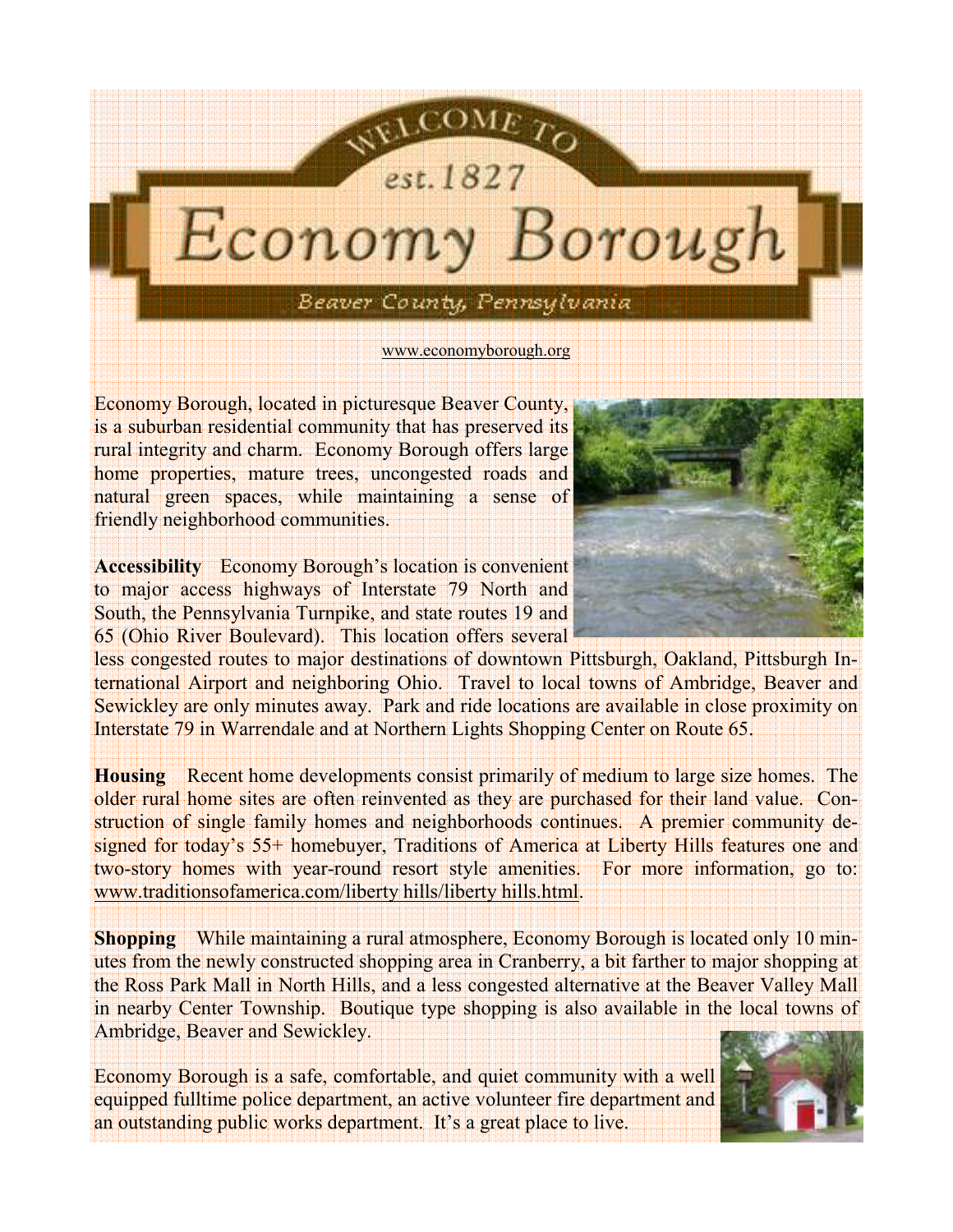# Schools

### Ambridge Area School District www.ambridge.k12.pa.us

Economy Borough is located in the Ambridge Area School District. Modern public elementary and junior high schools are located in Economy Borough on a spacious campus type setting.



Economy Elementary School

The newly constructed high school is located nearby in the historic town of Ambridge. This state-of-the-art school houses an infrastructure that supports current & future educational practices. The districts vast array of expanded course offerings align traditional knowledge with technology merged into the curriculum in each of its modern facilities. The school has course offerings that include traditional, advanced placement and dual enrollment to Marine Corps Junior Reserve Officers Training Corps. Ambridge Area High School has something to offer any student. Call 724-266-2833, x1263, for more information.

### Faith Based & Private Schools

North Hills Christian School provides Christian families with a place to give their children a quality education in an environment that is distinctly Christian, in pre-K through grade 12.

Quigley Catholic High School is a Roman Catholic college preparatory coed secondary school that is consistently ranked in the top 50 of the United States Catholic High Schools.

Nearby Sewickley Academy is Pittsburgh's oldest coed college preparatory independent day school. This premier school enrolls 800 students in pre-K through grade 12.

# Parks & Recreation

### Old Economy Park

Old Economy Park is nearly 400 acres of



wooded serine property and is located in the middle of Economy Borough. It contains miles of walking trails, two tennis courts, a softball

field, a 9-hole Frisbee golf course, five private

picnic pavilions and a large swimming pool. This local swimming pool offers uncongested safe family enjoyment throughout the summer months.



#### Municipal Parks

In addition, Economy Borough has three local



municipal parks. The Economy Borough Municipal Park has a baseball field, basketball court, and large pavilion for local gatherings. Two other parks are

located near major housing areas and both contain newly constructed modern playground equipment. Jeffrey B. Meddock Recreation Park also has a basketball court, a volleyball court and a youth soccer field.



# **Recreation**

For golfers, Harmony Ridge Golf Club borders

Economy Borough. This quiet 9-hole golf course and newly renovated clubhouse also has a swimming pool and picnic pavilion for total family enjoyment.



The Ambridge District Sportsmen's Association offers archery, fishing, sporting dog train-



ing, indoor and outdoor shooting ranges and is one of the few clubs in Western Pennsylvania that have both trap and skeet fields.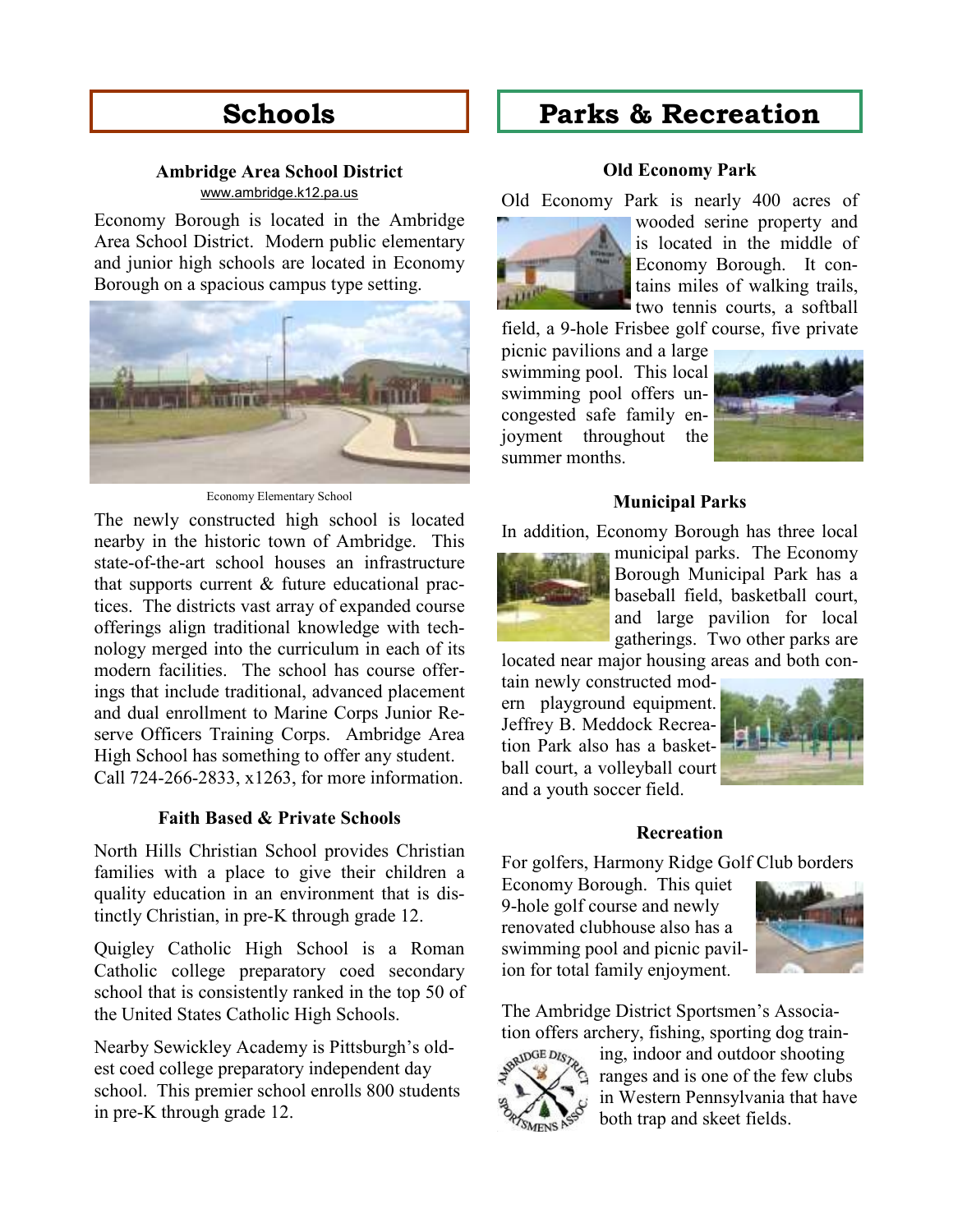# Community Activities & Area Attractions

Active community minded organizations are available for all age groups.

Economy Borough Boy Scouts Troop 414  $#414$  is a large troop and has developed many Eagle Scouts during the last 5 years.



Trondale Golf Club

9. Deep Valley Golf Club

The Economy Youth Baseball Association fields baseball teams from Pee-Wee to Pony League.

The ABE (Ambridge, Baden, Economy) Soccer Association is available and active for all youth age groups.



Adults can join the Women's Club, the Junior Women's Club, the Civic Club, the Sen-

ior Citizens Club, the Economy Gun Club, the Lions Club, or any of the many other locally active community groups.



Enjoy community fish fry's to add pleasure during the winter months hosted by the active local Economy Borough Volunteer Fire Department

Shop at local family owned farms and businesses. Fresh produce can be found at Friel Farms. Flowers, and vegetable plants are plentiful at Sweikert Greenhouse. Or enjoy fresh home-made ice cream

> and a lunch at the Keystone Creamery.

> Traditional community dinners and church festivals occur all year round, highlighted by Santa's arrival and visit by fire truck at Christmas. A local tradition for over 40 years, ethnic celebrations continue at Ambridge Nationality days .

Some of the many nearby area attractions of Economy are:

Old Economy **Old** Village is an his-**Economy** toric Harmonist Village site which houses

more original artifacts than Williamsburg, Virginia.

Brady's Run Park is a 2000 acre recreation area. Amenities include a lake for boating, fishing, picnic pavilions, swimming pool,

indoor tennis courts, walking track, and a large ice arena.

3. Ross Park Mall



More local activities and information is also available at www.co.beaver.pa.us.